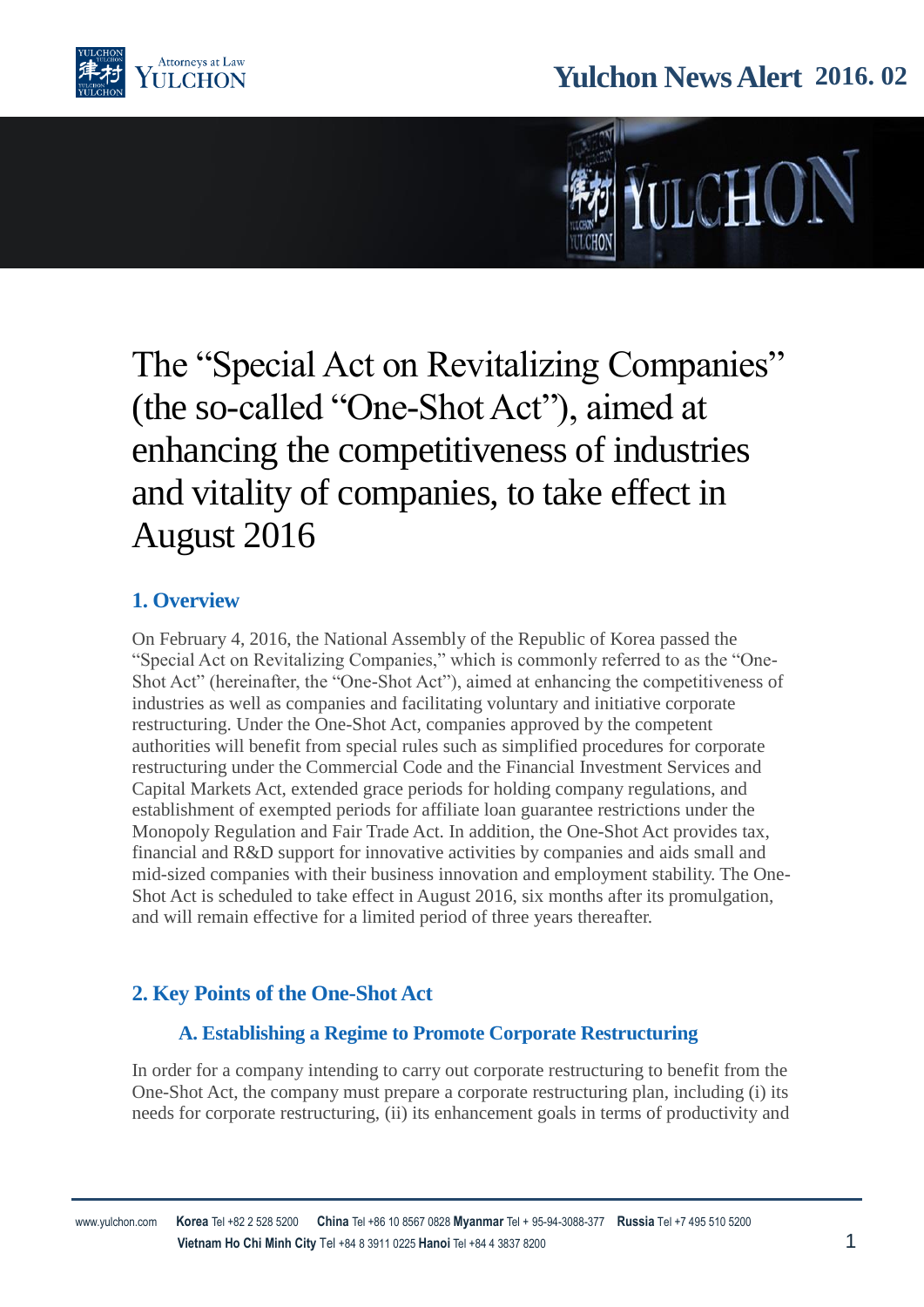

financial soundness to be achieved through corporate restructuring during the restructuring period, (iii) the amount of funds needed for corporate restructuring and its method of procuring such funds, (iv) materials demonstrating that the industry is suffering from over-supplies, and (v) a business combination report (if the corporate restructuring meets the business combination requirements), and obtain an approval from the competent authorities (Article 9 of the One-Shot Act). In particular, since oversupplies mean circumstances to be prescribed by the Enforcement Decree of the One-Shot Act where the business environment is expected to continue to deteriorate given the market situation of the relevant industry, including significant decreases in revenues and operating income margins or slowdowns in price change rates compared against costs (Article 2(4) of the One-Shot Act), it would be necessary to monitor the progress of such Enforcement Decree's adoption in order to determine which specific industry will benefit from the One-Shot Act. The One-Shot Act explicitly provides that the competent authorities are obligated to reject a corporate restructuring plan if it is determined that the purpose of such plan is to, rather than enhancing productivities, transfer ownership stakes of owner families to their next generations, strengthen controlling governance structures of specially related parties, or provide unfair profits to affiliates of large business groups subject to cross-shareholding limitations (Article 10(6) of the One-Shot Act).

Upon obtaining approval of its corporate restructuring plan, a company must regularly file reports and submit materials regarding its implementation of the plan and results thereof to the competent authorities, which will be entitled to request rectifications. In addition, once the company's corporate restructuring is completed, the competent authorities must make public disclosures including whether the company has achieved its productivity and financial soundness goals (Article 11 of the One-Shot Act).

#### **B. Special rules relating to the Commercial Code and the Financial Investment Services and Capital Markets Act**

The One-Shot Act facilitates prompt and smooth corporate restructuring procedures by relaxing the requirements of a small-scale merger, spin-off/merger and simplified merger, for which an approval of the general shareholders meeting may be substituted by an approval of the board of directors, and allowing such substitution even in case of small-scale spin-offs (Articles 15, 16 and 17 of the One-Shot Act). According to the One-Shot Act, however, a company may engage in a small-scale spin-off only once during the approved corporate restructuring period. Also, the final version of the One-Shot Act does not contain provisions for reverse triangular mergers and triangular mergers, which were included in the original bill, because they were allowed by the amendment to the Commercial Code passed on November 12, 2015.

In case of a merger, a spinoff/merger, a comprehensive stock swap or transfer or a business transfer, the One-Shot Act shortens the periods for each of the followings from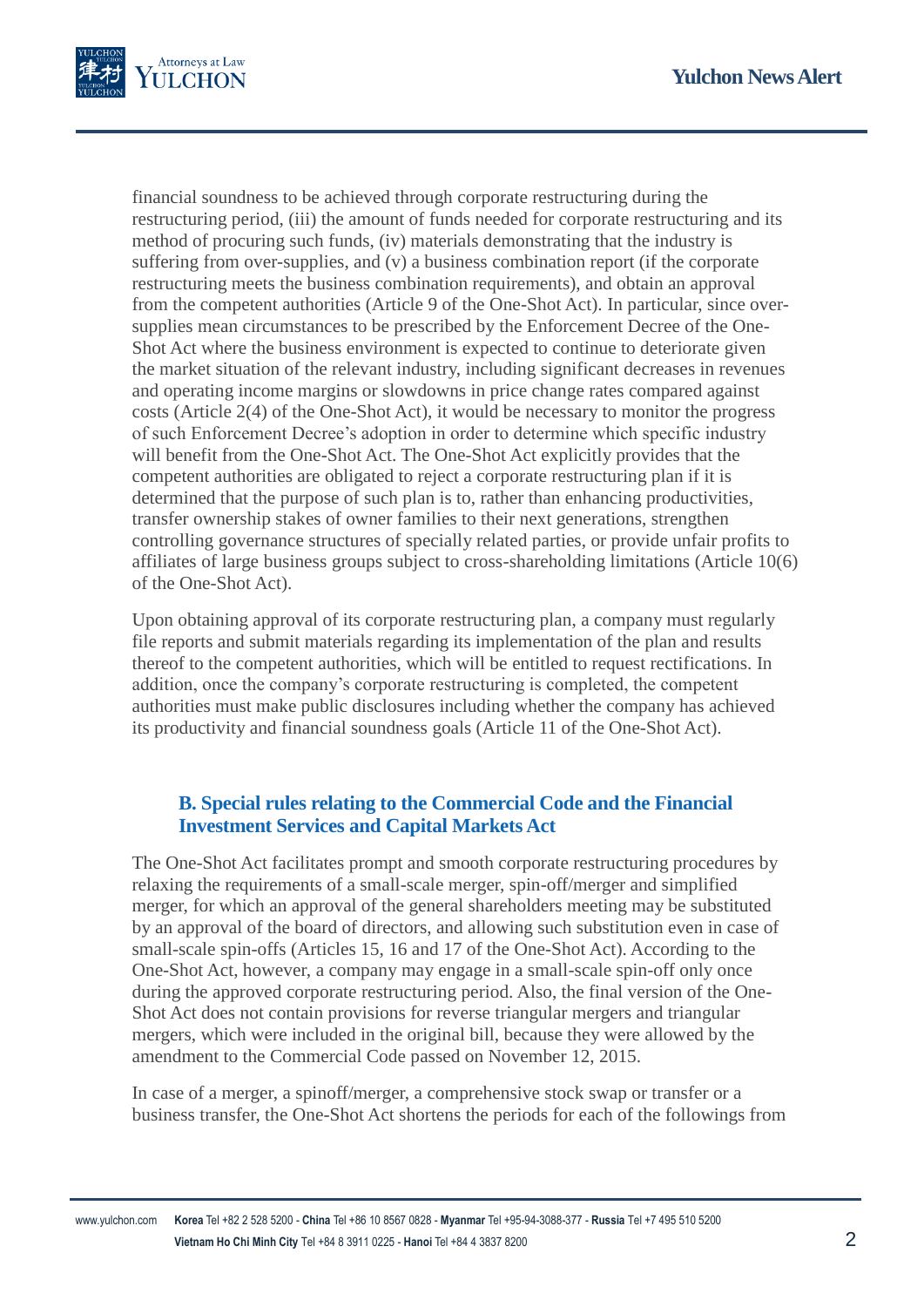

2 weeks to 7 days (excluding Holidays, Saturdays and Labor Day) and thus promotes prompt corporate restructurings: the notice period for convening a general shareholders meeting, the starting date of the period during which the relevant documentation such as a merger agreement needs to be displayed at the headquarters, and the closing date/record date of closing the shareholders registry (Article 18 of the One-Shot Act).

Moreover, the One-Shot Act also shortens the creditor objection period from one month or more to ten days or more (excluding Holidays, Saturdays and Labor Day) and adopts a special exception for an approved company to skip creditor protection procedures if it submits a bank guarantee or insurance policy covering its liabilities (Article 19 of the One-Shot Act). This reduces the risks of failure of a corporate restructuring, which may be caused when a company with sufficient assets to repay its liabilities is required to spend time to conduct creditor protection procedures or provide objecting creditors with repayments or collaterals.

In addition, the period during which dissenting shareholders may exercise their appraisal rights is shortened from 20 days to 10 days after the date of the shareholders' resolution while the period during which an approved company must purchase the relevant shares is increased from two months to six months (or from one month to three months for listed companies) (Article 20 of the One-Shot Act). Such reduction of the dissenting shareholders' appraisal right period and increase of the company's share purchase period would provide the company with more funding opportunities, facilitating smooth corporate restructurings.

#### **C. Special rules relating to the Monopoly Regulation and Fair Trade Act**

The following restrictions under the Monopoly Regulation and Fair Trade Act may be exempted from application for three years in accordance with an approved corporate restructuring plan: (i) if the approved company is a holding company, the 200% debt ratio limitation and the shareholding ratio limitation on its shareholding in its subsidiaries or non-affiliate companies; (ii) if the approved company is a subsidiary of a holding company, the shareholding ratio limitations on its shareholding in its subsidiaries or the shareholding limitations on holding shares in other affiliate companies; and (iii) if the approved company is a subsidiary of a holding company's subsidiary, the shareholding limitations on holding shares in affiliate companies (Articles 21, 22 and 23 of the One-Shot Act). The foregoing extends the grace periods regarding holding company regulations such as restrictions on holding shares in affiliates. In other words, the One-Shot Act extends the grace periods that were originally granted on a case by case basis for one to two years only at the time of establishing or converting into a holding company, and it also has the effect of granting a new three year grace period in accordance with its corporate restructuring plan even after the holding company was established or converted. Notably, however, these exceptions apply to companies that are holding companies (or their subsidiaries, as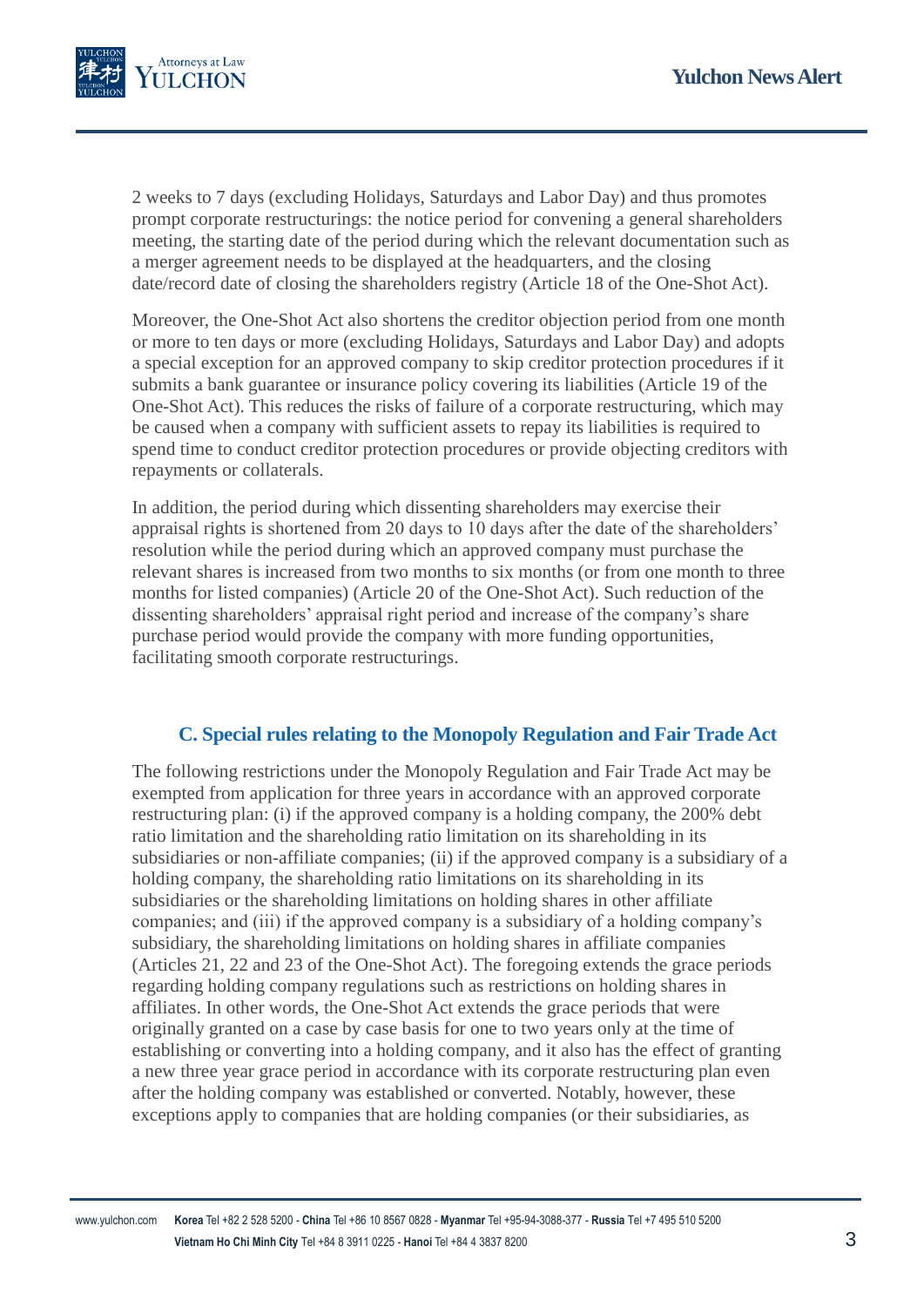

applicable) when they submit their corporate restructuring plans to the competent authorities.

Also, the requirement for a company falling under a large business group subject to cross-shareholding limitations to dispose any shares it holds in its affiliates (acquired through, for example, a merger) within six months has been extended to one year following the date of acquisition or possession of the applicable shares (Article 24 of the One-Shot Act), and according to the One-Shot Act, the prohibition under Articles 10-2 and 14(3)(iii) of the Monopoly Regulation and Fair Trade Act barring companies falling under a large business group subject to loan guarantee limitations from receiving guarantees from an affiliate has been lifted for a period of three years if an approved company receives such guarantee from another approved company in accordance with an approved corporate restructuring plan (Article 25 of the One-Shot Act).

#### **D. Tax and financial aids**

The One-Shot Act explicitly provides that the central and local governments may provide tax aids to an approved company and support, lend or contribute funds needed for corporate restructuring (Articles 27 and 28 of the One-Shot Act).

The tax aids are provided in the Special Taxation Restriction Act and the Special Local Taxation Restriction Act. Specifically, Articles 121-26 through 121-31 of the Special Taxation Restriction Act were newly adopted to incorporate the following provisions: (i) deferred taxation on capital gains from stock swaps between companies, (ii) special taxation rules for capital gains from transfer of duplicate assets in a merger, (iii) special taxation rules regarding the assumption/repayment of a subsidiary's financial debts, (iv) special taxation rules regarding the sale of assets for repayment of financial debts, (v) special taxation rules regarding a shareholder's provision of assets without consideration, and (vi) special taxation rules regarding gains from exemption of debts (Chapter 5-10 of the Special Taxation Restriction Act). These provisions mainly reduce a company's corporate income tax by granting the benefit of taxation deferrals for a certain period on gains that it may receive from asset transfers or debt exemptions in accordance with its restructuring plan.

In addition, the central and local governments may provide financial aid to an approved company, if necessary. Such aids, however, are not applicable if the approved company falls under a large business group subject to cross-shareholding limitations when it submits its corporate restructuring plan or amended corporate restructuring plan to the competent authorities (Article 28(3) of the One-Shot Act). Furthermore, the central and local governments may (i) provide R&D aids necessary for an approved company's business innovation (Article 29 of the One-Shot Act), (ii) support small or mid-sized approved companies in marketing domestic and foreign sales channels, obtaining information, developing skilled manpower and receiving business, technology and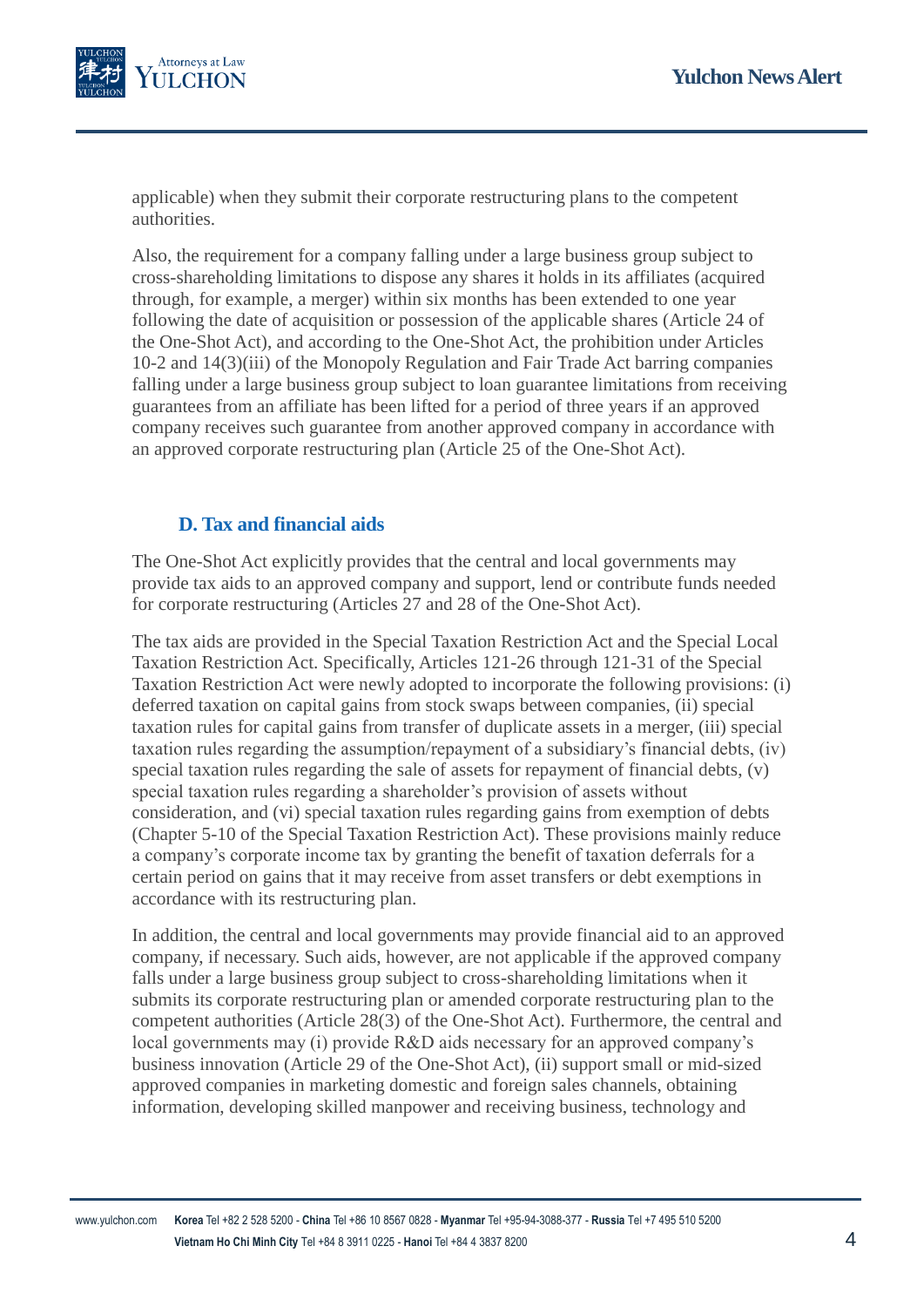

accounting advisory services (Article 30 of the One-Shot Act), and (iii) implement measures to support an approved company's employment adjustment and its employees' job stability and vocational development (Article 31(2) of the One-Shot Act).

#### **E. Support in Removing Regulatory Obstacles**

A company that plans to apply for, has already applied for, or has been approved for a corporate restructuring may (i) ask the competent authorities for an interpretation of laws and regulations, municipal codes and administrative rules applicable to the relevant corporate restructuring activities (including confirmation of their applicability) and (ii) request regulatory improvements in relation to the relevant business activities, which are intended to remove regulatory precariousness (Articles 32 and 33 of the One-Shot Act).

## **3. Major Implications**

As the One-Shot Act has finally been passed by the National Assembly after a lengthy stall caused by struggles between the ruling and opposition parties, companies will be able to carry out voluntary corporate restructurings and the government will be able to promptly and efficiently support corporate restructuring initiatives of such companies. The One-Shot Act is especially meaningful in that companies will be able to receive various benefits under the One-Shot Act if they engage in corporate restructuring initiatives before suffering any symptoms of unsoundness.

The One-Shot Act passed by the National Assembly, unlike the original bill, includes a number of exceptions to restrict certain benefits of large-sized corporations, including the obligation for the competent authorities to reject a corporate restructuring plan if it is determined that the purpose of such plan is, for example, ownership succession, strengthening of controlling governance structures or providing unfair profits to affiliates. Furthermore, harsher sanctions intended to prevent any abuse of the One-Shot Act have been incorporated such as the government's right to require companies to repay any monetary benefits they received (including tax benefits) if an approved corporate restructuring plan is later cancelled and impose a triple amount of the benefits to be prescribed by the Enforcement Decree as penalty (although the original bill was limited to the return of provided benefits). Therefore, it would be advisable for any company planning to carry out corporate restructuring by using the procedures under the One-Shot Act to prepare its plan after sufficient review of the applicable laws and regulations.